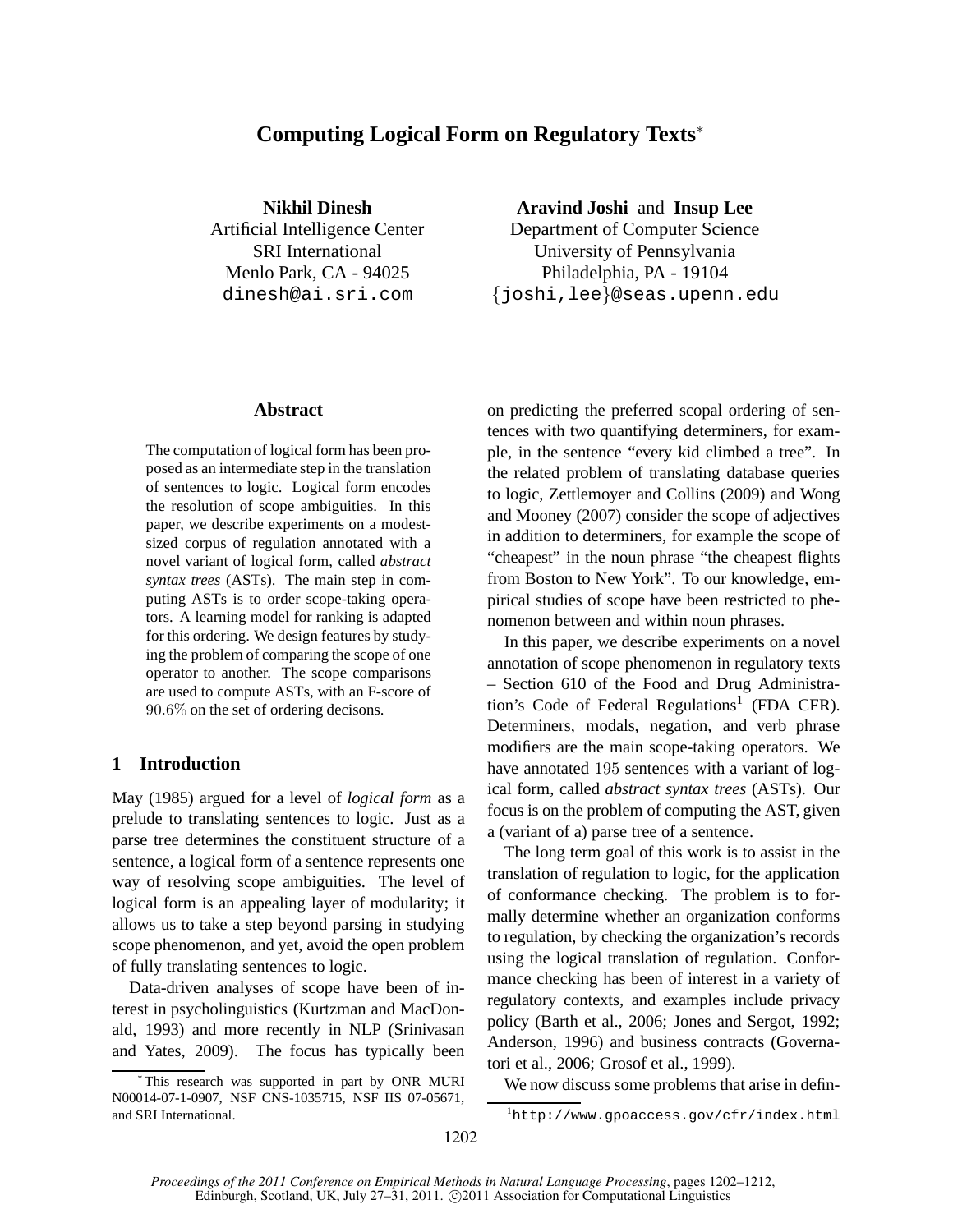ing logical form and the assumptions that we make to circumvent these problems.

#### **1.1 Problems and Assumptions**

A key assumption of logical form is that the translation from language to logic is syntax-based. As a result, the logic needs to be expressive enough to accomodate a syntactic translation. There is no consensus logic for constructs, such as, plurals, purpose clauses, and certain modals. This leads to the following problem in defining logical form.

*How do we define the logical form of a sentence, without defining the logic?* We adopt a specific formalism that accomodates a subset of the constructs found in regulation. We generalize from the formalized constructs to other constructs. Some of these generalizations may need revision in the future.

We assume that sentences in regulation are translated to statements in logic of the form:

$$
(id) \varphi(x_1, ..., x_n) \mapsto \psi(x_1, ..., x_n)
$$

where, "id" is an identifier,  $\varphi$  is the precondition,  $\psi$  is *the postcondition*, and  $x_1, ..., x_n$  are free variables. The distinction between pre and postconditions has been adopted by most logics for regulation, to accomodate exceptions to laws (Sergot et al., 1986; Makinson and van der Torre, 2000; Governatori et al., 2006). The pre and postconditions are expressed in a modal logic that we designed in prior work (Dinesh et al., 2011). In describing the logical form, we will sketch how the logical form can be mapped to logic. But, we do not assume that the reader has a detailed understanding of the logic.

Given the assumptions about the logic, our goal is to transform a regulatory sentence into a structure that lets us determine: (I) the constituents of a sentence that contribute to the pre/postcondition, and (II) the scope of operators in the pre/postcondition. The structures that we use are called *abstract syntax trees* (ASTs), which can be understood as a restricted kind of logical form for regulatory texts.

#### **1.2 Contributions and Outline**

In this paper, we focus on the problem of computing the AST given a (kind of) parse tree for a sentence. The main step is is to *order or rank* scope-taking operators. A learning model for ranking is adapted for this ordering. We design features by studying the problem of comparing the scope of one operator to another. The pairwise scope comparisons are then used to compute ASTs, with an F-score of 90.6% on the set of ordering decisons.

The rest of this paper is organized as follows. We define ASTs using an example in Section 2, and setup the learning problem in Section 3. We then describe the corpus using statistics about operators in Section 4. In Section 5, we describe experiments on comparing the scope of an operator to another. We use the pairwise scope comparisons, in Section 6 to comput the AST. We discuss related work in Section 7 and conclude in Section 8.

#### **2 Abstract Syntax Trees**

We describe *abstract syntax trees* (ASTs) using an example from CFR Section 610.11:

(1) A general safety test for the detection of extraneous toxic contaminants shall be performed on biological products intended for administration to humans.

We discuss the translation in logic and the AST for the fragment of (1) that appears in black. In order to keep figures to a manageable size, we restrict attention to fragments of sentences, by graying out portions. The term AST is borrowed from compilers (Aho et al., 1986), where it is used as an intermediate step in the semantic interpretation of programs. **Translation in Logic:** The sentence (1) is formally expressed as:

(1) bio-product
$$
(1) \text{ bio-product}(x) \mapsto \mathcal{O}_{m(x)}(\exists y : \text{test}(y) \land \psi(x, y))
$$

where,  $\psi(x, y) = \text{gensaf}(y) \wedge \text{ag}(y, m(x)) \wedge \text{ob}(y, x)$ 

The predicates and function symbols are read as follows. bio  $\text{prod}(x)$  - "x is a biological product".  $m(x)$  denotes the manufacturer of x. The modal operator  $\mathcal O$  stands for "obligation". test(y) - "y is a test (event)". gensaf $(y)$  - "y is a general safety procedure".  $ag(y, m(x))$  - "the agent of y is  $m(x)$ ", and  $ob(y, x)$  - "the object of the event y is x". The formalized version of the law is read as follows: "If  $x$ is a biological product, then the manufacturer  $m(x)$ is required/obligated to perform a general safety test  $y$  which has  $x$  as its object". We refer the reader to (Dinesh et al., 2011) for details on the logic.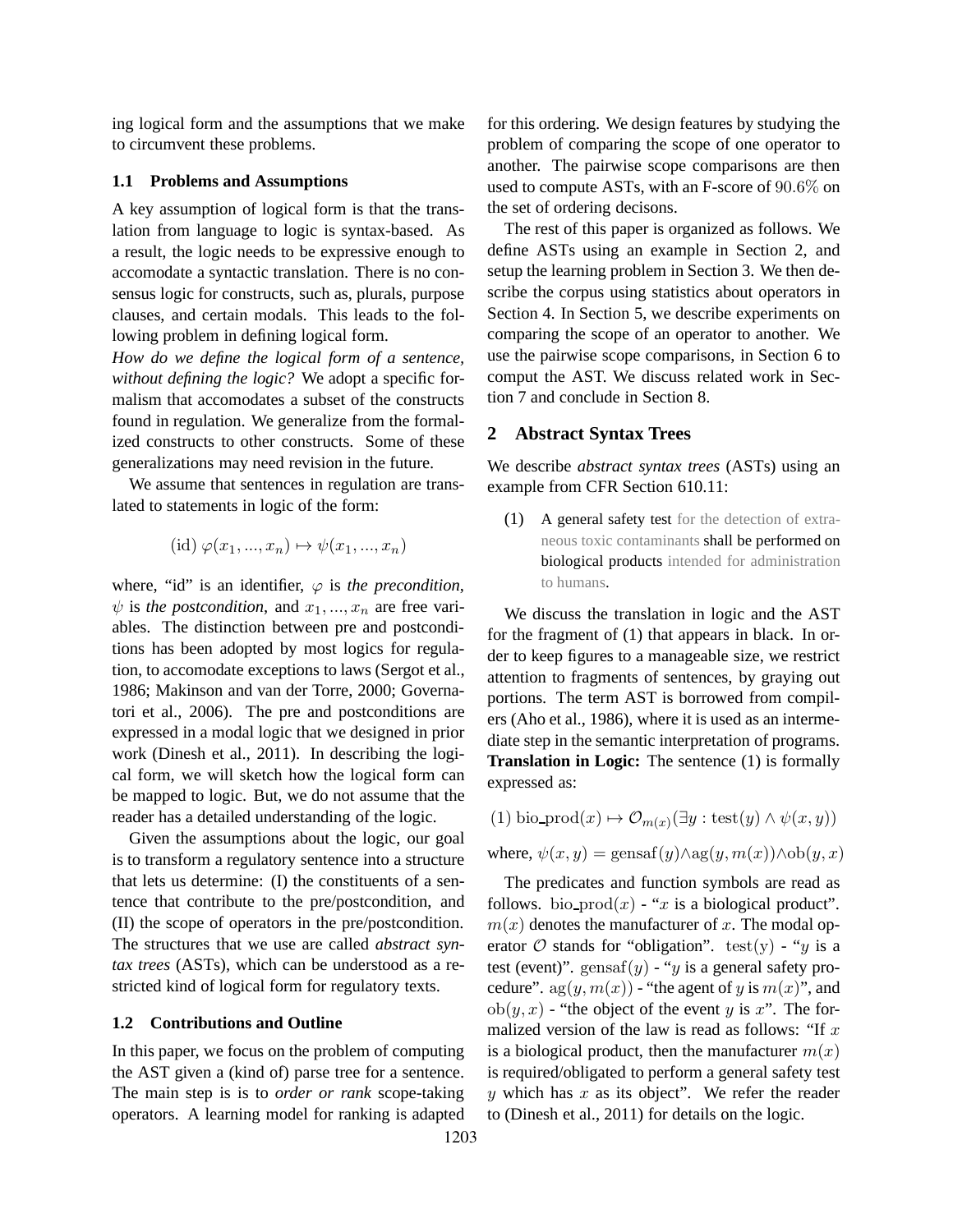The distinction between pre and postconditions is a non-trivial assumption. As with all logicprogramming formalisms, only free variables are "shared" between pre and postconditons. This implies that all existential quantification, modals, and negation appear within the pre or postcondition. In the example above, the existential quantifier  $(\exists y)$ and the modal  $(O)$  appear within the postcondition.

**Abstract Syntax Tree:** The AST for (1) is shown in Figure 1. The main nodes of interest are the internal nodes labeled  $\lambda$ . An internal node with  $n + 1$ children corresponds to an *n-ary operator*. The first child of the internal node is the operator. Operators are labeled with a part-of-speech tag, for example, "D" for determiner, "M" for modal, and "O" for other. The remaining  $n$  children are its arguments. We use the term *nuclear scope* to refer to the last  $(n<sup>th</sup>)$  argument of the operator, and the term *restrictor* to refer to any other argument. We borrow these terms from the literature on quantifier scope for determiners (Heim and Kratzer, 1998, Chapter 7).

For example, the phrase "general safety test" is in the restrictor of the operator A, and the variable  $\boxed{y}$ is in its nuclear scope. The modal shall is a unary operator, and doesn't have a restrictor. Non-unary operators bind the variable displayed on the internal node. The variable  $\boxed{y}$  is bound by the operator A.

*Implicit operators* are inserted when there is no overt word or phrase. In Figure 1, the implicit operators are underlined. The generic noun phrase "biological products" is associated with the implicit determiner all. Similarly, we use the implicit operator Post to mark the position of the postcondition.



Figure 1: Example of an abstract syntax tree (AST).

We conclude this section with some notation for describing ASTs. Given an AST for a sentences, we

say that an operator o<sub>i</sub> *scopes over* o<sub>j</sub>, denoted o<sub>i</sub> ≫ o<sub>j</sub>, if o<sub>j</sub> appears in the nuclear scope of o<sub>i</sub>. For example, in Figure 1, we have all  $\gg$  Post, all  $\gg$  shall, all  $\gg$  A, Post  $\gg$  A, and shall  $\gg$  A. In addition, we say that *the restrictor of* o<sup>i</sup> *scopes over* o<sup>j</sup> , denoted  $R(o_i) \gg o_j$ , if  $o_j$  appears in the restrictor of  $o_i$ . Such configurations occur with PP-modification of NPs, and we discuss examples in later sections.

### **3 Computing ASTs – Overview**

In this section, we give an overview of our approach to computing ASTs. We will assume as given a Processed Parse Tree (PPT) of a sentence, with the operators and their restrictors identified. An example is discussed in Section 3.1. Given such a PPT, the AST is computed in two steps: (1) finding the preterminal at which an operator takes scope, and (2) ordering the operators associated with a preterminal. We describe the second step in Section 3.2, and then briefly outline the first step in Section 3.3. The steps are described in reverse order, because in most cases, the operators associated with a preterminal are determined directly by syntactic attachment.

#### **3.1 Processed Parse Trees**

We compute ASTs from processed parse trees (PPTs) of sentences. Figure 2 gives the PPT corresponding to the AST in Figure 1.



Figure 2: Processed parse tree (PPT) for (1).

A PPT provides the set of operators in a sentence, associated with their restrictors. For example, the determiner "a" has the restrictor *general safety test*. The phrase *biological products* has no explicit determiner associated with it, and the corresponding operator in the PPT is labeled "IMP" for *implicit*. In addition, the postcondition marker "Post" is also identified. Except for the postcon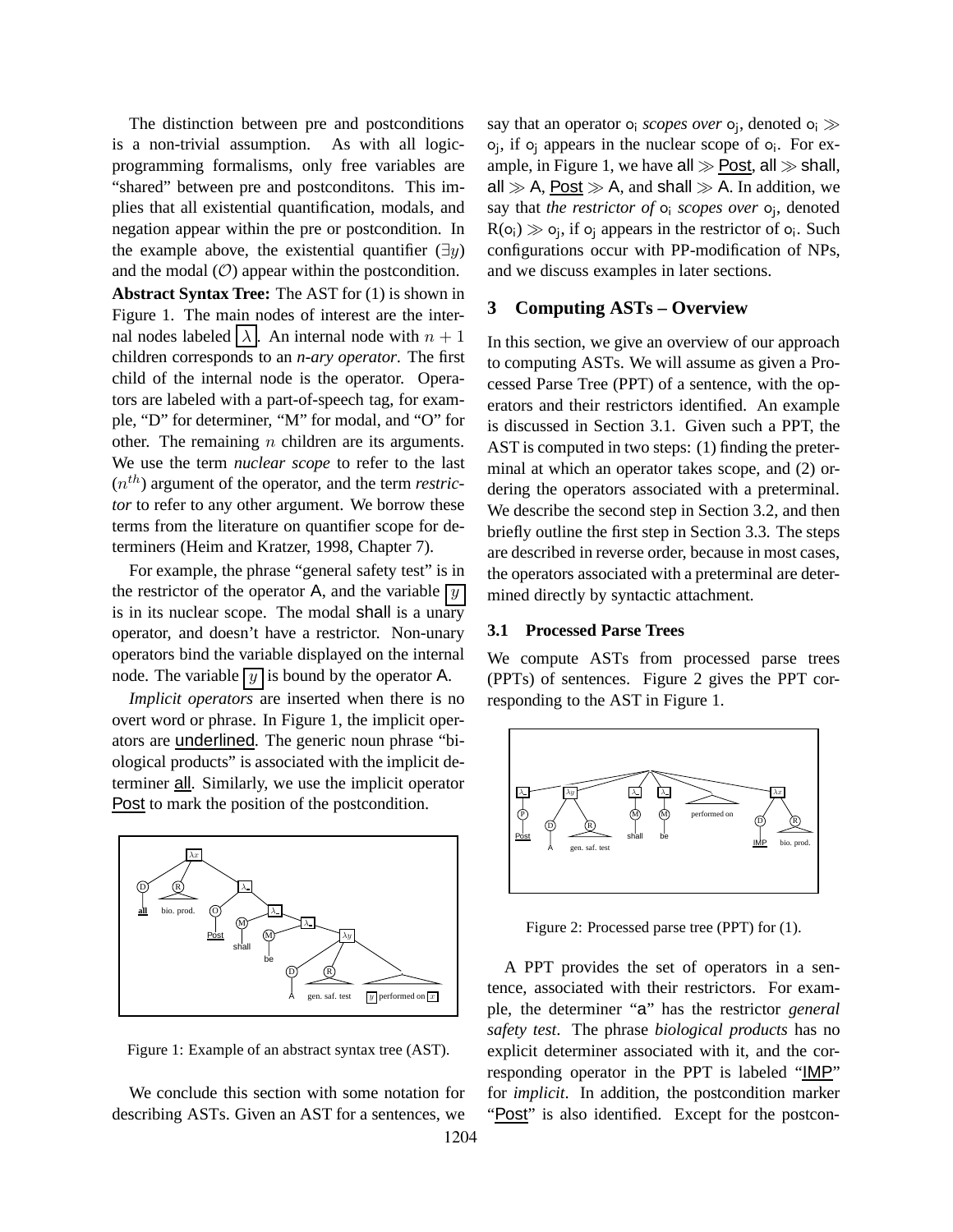dition marker, annotator-specified implicit operators are not given in the PPT.

There are two main types of nodes in the PPT – *operators* and *preterminals*. The nodes labeled with the symbol  $\lambda$ , e.g.,  $|\lambda|$  and  $|\lambda x|$ , correspond to operators. The root of the PPT and the restrictors of the operators, are the preterminals. Based on this example, it may seem that a sentence just has a list of operators. While this is true of example (1), embedded operators arise, for example, in the context of PP-modification of NPs and relative clauses. We will discuss an example in Section 3.3.

In this work, the PPTs are obtained by removing all scope decisions from the AST. To a first approximation, we start by removing all operators from the AST, and then, replace the corresponding variables by the operators. Implicit unary operators (such as the postcondition marker) are placed at the start of the preterminal.

It is worthwhile to consider whether it is reasonable to assume PPTs as given. We believe that this assumption is (slightly) stronger than assuming perfect parse trees. Although the PPT leaves certain chunks of the sentence unprocessed, in most cases, the unprocessed chunks correspond to base NPs. The main additional piece of information is the existence of a postcondition marker for each main clause of a sentence. We believe that computation of PPTs is better seen as a problem of syntax rather than scope, and we set it aside to future work. Our focus here is on converting a PPT to an AST.

#### **3.2 Ordering Operators**

The problem of learning to order a set of items is not new. Cohen et al. (1998) give a learning theoretic perspective, and Liu (2009) surveys information retrieval applications. The approach that we use can be seen as a probabilistic version of the boosting approach developed by Cohen et al. (1998). We explain the step of ordering operators, by revisiting the example of the general safety test, from Section 2.

Given the PPT in Figure 2, we compute the AST in Figure 1 by *ordering* or *ranking* the operators. For example, we need to determine that the implicit determiner associated with *biological products* is universal, and hence, we have IMP ≫ Post. However, the determiner "A" associated with *general safety test* is existential, and hence, we have  $\overline{Post} \gg A$ .

We now develop some notation to describe the scopal ordering of operators. A PPT  $\tau$  is viewed as a set of preterminal nodes, and we will write – (a)  $p \in \tau$  to denote that p occurs in  $\tau$ , and (b) | $\tau$ | to denote the number of preterminals in  $\tau$ . A preterminal p is viewed as an ordered set of operators  $\mathfrak{p} = (o^1, ..., o^{|\mathfrak{p}|})$ . For example, in Figure 2, the root preterminal  $\mathfrak{p}$  has  $|\mathfrak{p}| = 5$ , and the operators  $o^1 = \underline{\text{Post}}$ ,  $o^2 = A$ ,  $o^3 = \text{shall}$ , and so on.

An AST  $\alpha$  contains a ranking of operators associated with each preterminal, denoted  $\mathfrak{r}_{\alpha}(\mathfrak{p})$ . The ranks of operators are denoted by subscripts. Let  $\mathfrak{p} = (\mathsf{o}^1, ..., \mathsf{o}^5)$  be the root preterminal of the PPT in Figure 2. The ranking associated with the AST in Figure 1 is given by  $\mathfrak{r}_{\alpha}(\mathfrak{p}) = (\mathsf{o}_2^1, \mathsf{o}_5^2, \mathsf{o}_3^3, \mathsf{o}_4^4, \mathsf{o}_1^5)$ . For example,  $o_5^2 = A$  denotes that the determiner "A" appears second in the surface order (Figure 2) and fifth or lowest in the scope order (Figure 1). Similarly,  $\sigma_1^5 = \underline{\text{IMP}}$  denotes that the implicit determiner appears fifth or last in the surface order (Figure 2) and first or highest in the scope order (Figure 1). Note that the subscript suffices to identify the position of an operator in the AST.

**Model:** We now describe the learning model for ordering operators. Given a PPT  $\tau$ , let  $\mathcal{A}(\tau)$  be the set of all possible ASTs. Our goal is to find the AST which has the highest probability given the PPT:

$$
\alpha^* = \arg\max_{\alpha\in\mathcal{A}(\tau)} P(\alpha|\tau)
$$

The conditional probability of an AST is defined as:

$$
P(\alpha|\tau) = \prod_{\mathfrak{p} \in \tau} P(\mathfrak{r}_{\alpha}(\mathfrak{p})|\tau)
$$

$$
P(\mathfrak{r}_{\alpha}(\mathfrak{p})|\tau) = \prod_{i=1}^{|\mathfrak{p}|-1} \prod_{j=i+1}^{|\mathfrak{p}|} P(\mathbf{o}_i \gg \mathbf{o}_j|\tau)
$$

In other words,  $P(\alpha|\tau)$  is modeled as the product of the probabilities of the ranking of each preterminal, which is in turn expressed as the product of the probabilities of the pairwise ordering decisions. The model falls under the class of pairwise ranking approaches (Liu, 2009). We will consider the problem of estimating the probabilities in Section 5, and the problem of searching for the best AST in Section 6.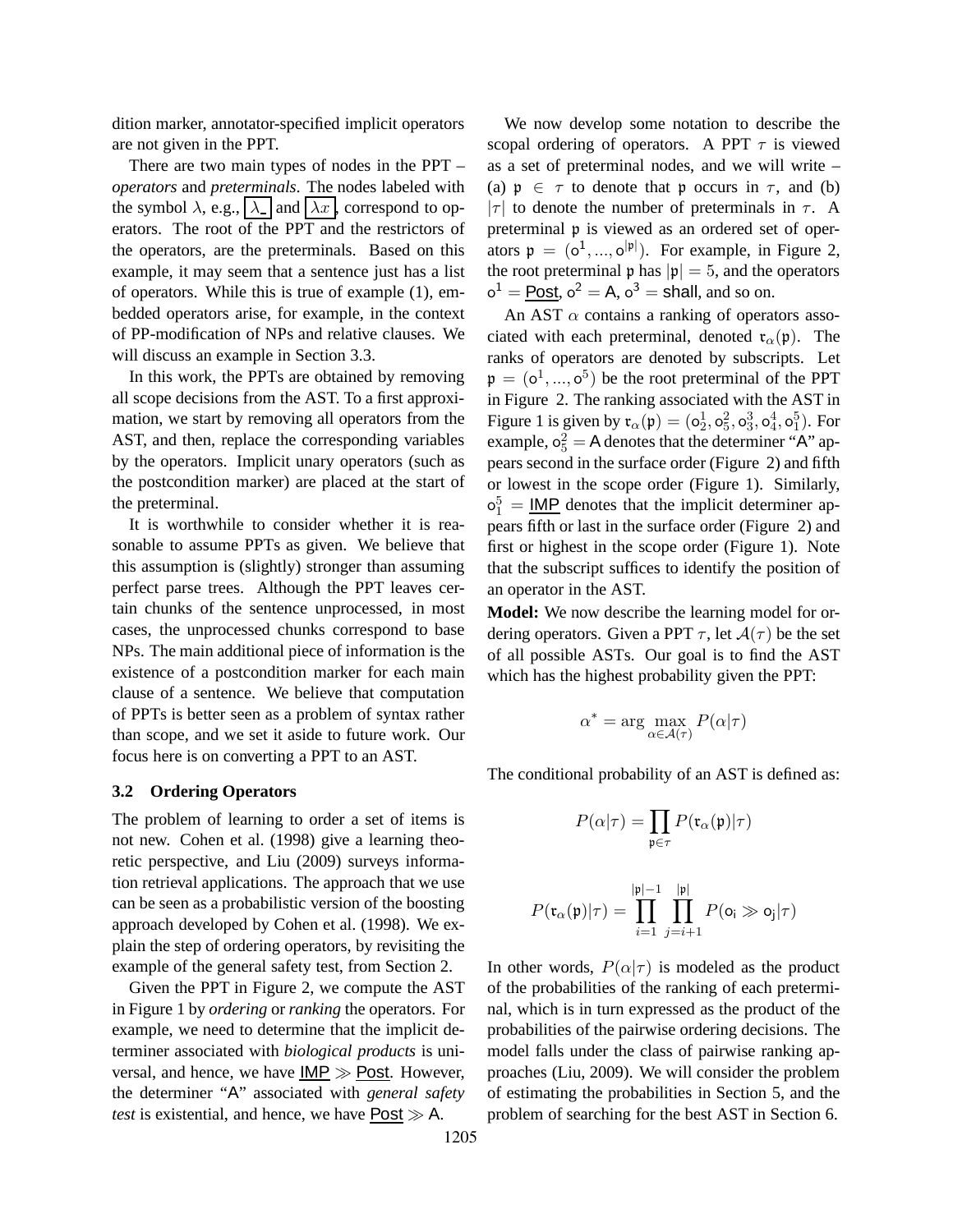

Figure 3: PPT for (2)





#### **3.3 Finding the Scope Preterminal**

In the example that we discussed in the previous section, there were no embedded operators, i.e., an operator or its variable located in the restrictor of another. An embedded operator can either  $-$  (a) take scope within the restrictor of the embedding operator, or (b) outscope the embedding operator. To account for the second case, we need to determine whether it is appropriate to lift an embedded operator to a higher preterminal than the one to which it is associated syntactically.

We discuss an example of *inverse linking* (Larson, 1985) to illustrate the problem. Consider the following sentence:

(2) Samples of any lot of a licensed product, except for radioactive biological products, together with the protocols showing results of applicable tests, may at any time be required to be sent to the Director, Center for Biologics Evaluation and Research.

The PPT and AST for (2) are shown in Figures 3 and 4 respectively. Consider the noun phrase "IMP samples of any lot of a licensed product" in the



Figure 5: Second PPT for (2), obtained from the PPT in Figure 3, by raising any to the root preterminal.

PPT. The implicit determiner **IMP** in the PPT is interpreted as the existential determiner some in the AST. The three operators are related as follows in the AST: any  $\gg$  some and R(any)  $\gg$  a, i.e., any outscopes the implicit determiner, and a appears in the restrictor of any. Observe that the variables  $\boxed{x_1}$ and  $\overline{x_2}$ , which are associated with any and a, appear in the restrictors of some and any respectively. As a result, in the PPT, in Figure 3, any and a appear in the restrictor of IMP and any. The PPT provides a standard parse of PP-modification of NPs.

The important feature of this example is that the determiner "any" is syntactically embedded in the restrictor of IMP in the PPT (Figure 4), but it outscopes the implicit determiner in the AST (Figure 3). As a result, the PPT in Figure 3 cannot be converted to the AST in Figure 4 simply by ranking sibling operators (as we did in the previous section).

To handle such cases, we convert the PPT in Figure 3 to a second PPT (shown in Figure 5). The only allowed operation during this conversion is to raise an embedded operator to a higher preterminal. The PPT in Figure 5 is obtained by raising any to the root preterminal, making it a sibling of the implicit determiner IMP in the PPT in Figure 5. This second PPT can be converted to the AST by reordering sibling operators. The learning model used for this step is similar to the one used to order operators, and in the interests of space, we omit the details.

### **4 Brief Overview of the Corpus**

We have annotated 195 sentences from the FDA CFR Section 610 with ASTs. The operators are divided into the following types – determiners (e.g.,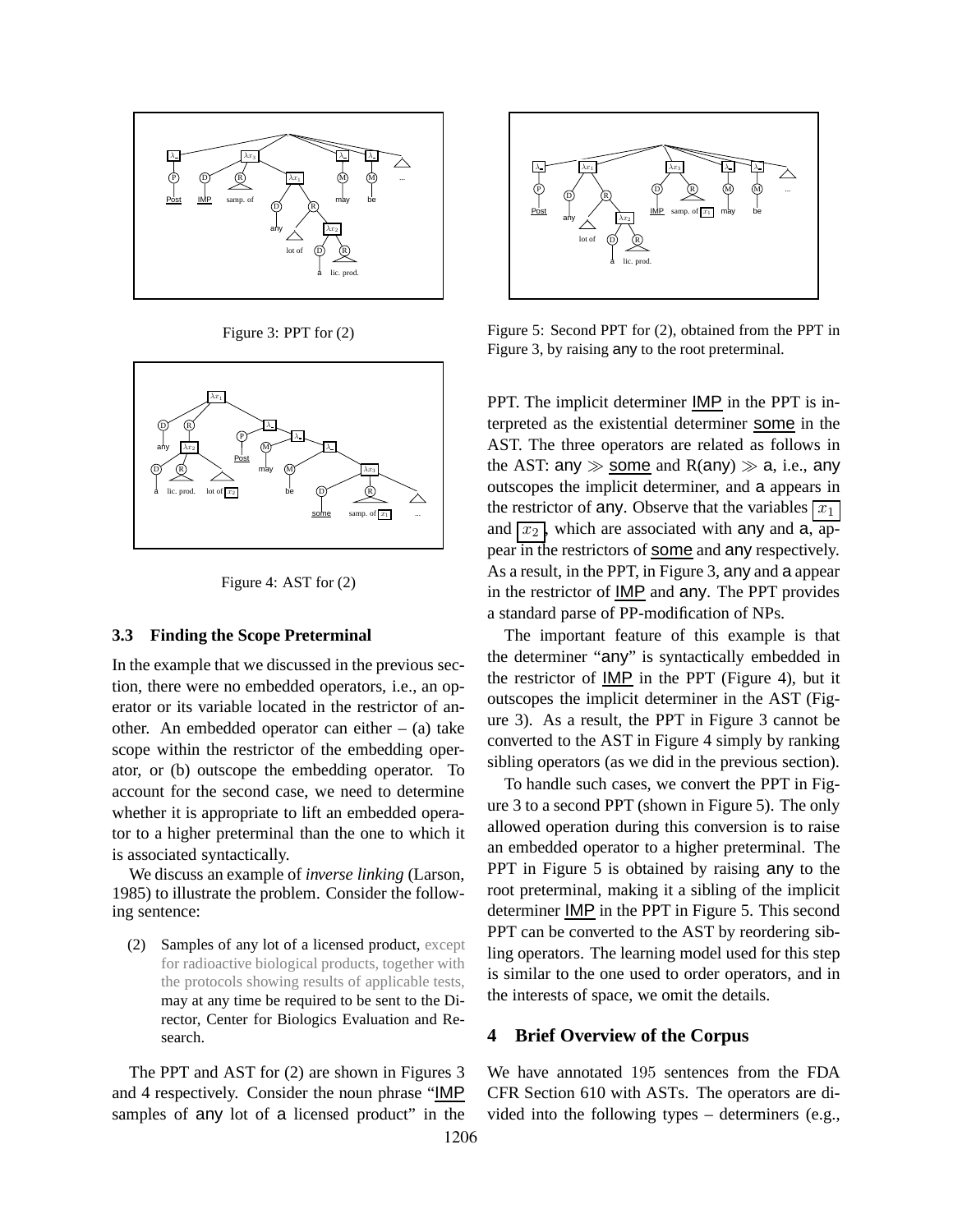every, a, at least), modal auxiliaries (e.g., must, be), VP modifiers (e.g., if, for, after), negation and coordinating conjunctions (e.g., and, but, or). The majority of the corpus was annotated by a single annotator. However, to estimate inter-annotator agreement, a set of 32 sentences was annotated by a second annotator. In this section, we restrict ourselves to presenting statistics that highlight part of the guidelines and motivate the features that we use to order operators. An example-based justification of guidelines, and a discussion of inter-annotator agreement can be found in (Dinesh, 2010).

**De Re vs De Dicto:** We narrow our focus to one part of the annotation, the *de re* vs *de dicto* distinction. Informally, operators with *de re* scope occur in the precondition of the logical translation of a sentence, while those with *de dicto* scope occur in the postcondition. This distinction is of key importance in the application of conformance checking, as it helps determine the facts that need to be provided by an organization (*de re*), and the actions that an organization is required to take (*de dicto*).

For simplicity, we further restrict attention to operators that are siblings of the postcondition in the AST, and ignore the operators embedded in prepositional phrases and clauses, for example. A (main clause) operator o is said to have *de re* scope iff it outscopes the postcondition marker ( $\sigma \gg$  Post). Otherwise, the operator is said to have *de dicto* scope  $(Post \gg o)$ . In the example of the general safety test from Section 2, the implicit determiner associated with "biological products" has *de re* scope, while all other operators in the sentence have *de dicto* scope.

| Operator         | Number of        | De Re Scope |
|------------------|------------------|-------------|
| Type             | <b>Instances</b> | Percentage  |
| Determiner       | 277              | 59.9%       |
| <b>Modal Aux</b> | 268              | 0%          |
| VP Modifier      | 132              | 68.2%       |
| CC               | 36               | 22.2%       |
| Neg              | 33               | 0%          |
| Other            | 74               | 17.6%       |

Table 1: De Re scope distribution. An operator has *de re* scope iff it outscopes the postcondition marker.

Table 1 shows the percentage of each type of operator that has *de re* scope. Modal auxiliaries and negation are umambigous to this distinction, and always have *de dicto* scope. Note that a type of operator with 50% occuring *de re* is ambiguous, while 0% or 100% are unambiguous. Thus, from Table 1, we can conclude that determiners, and VP modifiers are the most ambiguous types. And, more features are needed to disambiguate them.

| Determiner  | Number of        | De Re Scope |
|-------------|------------------|-------------|
| Type        | <b>Instances</b> | Percentage  |
| Universal   | 74               | 100%        |
| Existential | 12               | 0%          |
| Ambiguous   | 50               | 28%         |
| Deictic     | 127              | 53.5%       |
| Other       | 14               | 35.7%       |

Table 2: De Re scope distribution for determiners.

**Determiners:** We divide the determiners into the following subtypes: universal/generic (e.g., every, all), existential (some), ambiguous (e.g., a, an), deictic (e.g., the, those), and other (e.g., at least, at most). The guidelines for annotation were as follows – (a) universal determiners have *de re* scope, (b) existential determiners have *de dicto* scope, and (c) for other determiners, the annotator needs to decide whether a particular use is interpreted existentially or universally. Table 2 shows *de re* scope distribution for each of these subtypes. As expected, universal and existential determiners are unambiguous, while ambiguous and deictic determiners show more variety. For example, the deictic determiner the can refer to a specific entity ("the FDA") or have a universal interpretation ("the products").

Thus, to disambiguate between *de re* and *de dicto* interpretations for determiners, we need two types of features  $- (1)$  Features to predict whether ambiguous and deictic determiners are universal or not, and (2) Features to determine the type of implicit determiners. In Table 2, we assume that the type of implicit determiners are given. This assumption is unrealistic. Rather, we need to predict the type of such determiners, during the computation of the AST.

| VP Modifier              | Number of | De Re Scope |
|--------------------------|-----------|-------------|
| Type                     | Instances | Percentage  |
| Temporal and Conditional | 73        | 100%        |
| Purpose                  |           | 0%          |
| References to Laws       | 33        | 0.9%        |
| <b>Other</b>             | 29        | 65.5%       |

Table 3: De Re scope distribution for VP modifiers.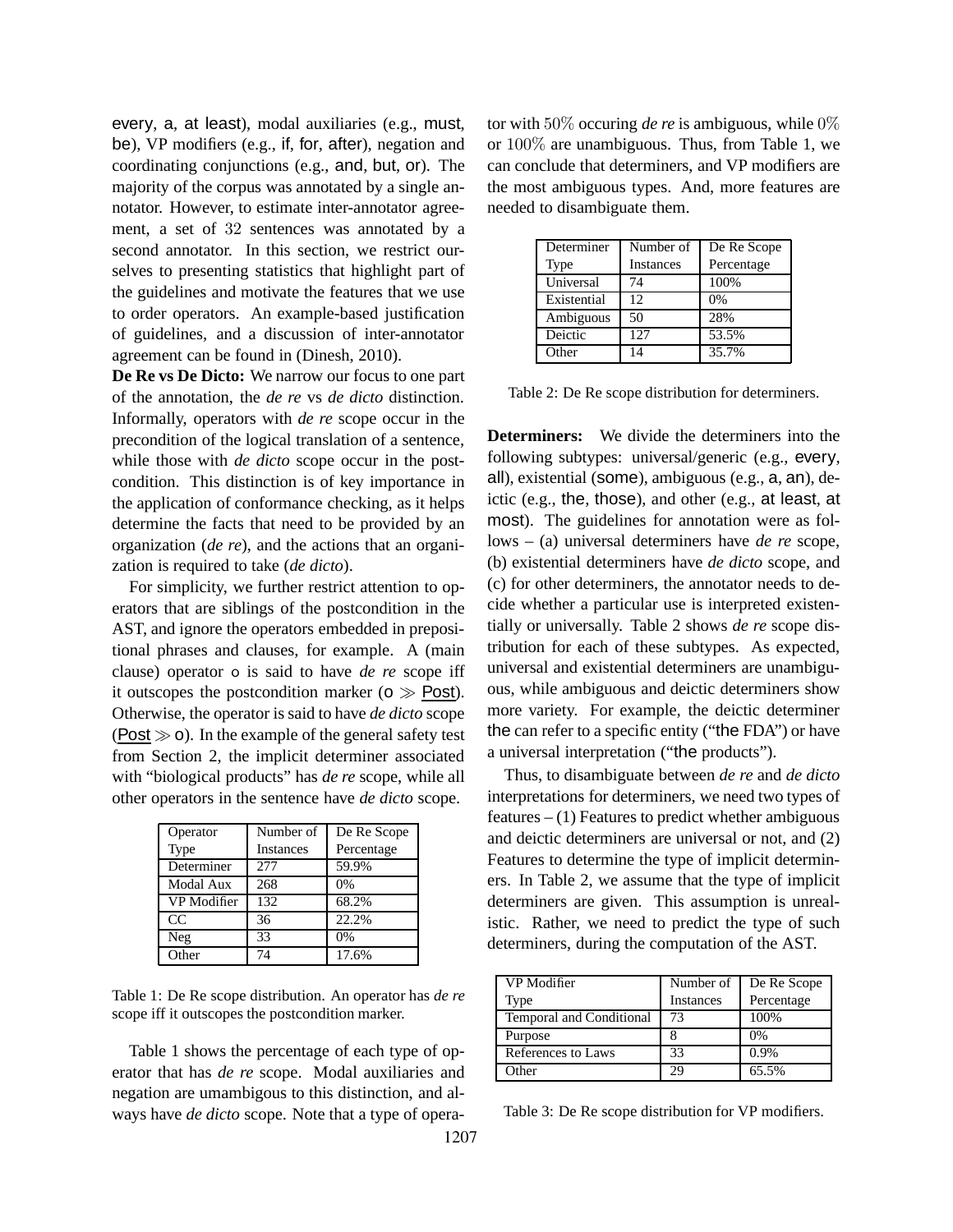**VP Modifiers:** We divide the VP modifiers into the following subtypes: temporal and conditional (e.g., after, if), purpose (for), references to laws (which are a special type of modifier in the legal domain, e.g., "as specified in paragraph (c)"), and other (e.g., regardless, notwithstanding). Table 3 shows the percentage of each subtype of modifier that has *de re* scope. Following the guidelines for annotation, the temporal and conditional modifiers are always *de re*, the purpose modifiers and modifiers conveying references to laws are always *de dicto*.

#### **5 Comparing the Scope of Operators**

We now consider a subproblem in computing the AST – comparing the scope of pairs of operators. In Section 6, we will use the classifiers that perform comparisons, to compute the AST. All experiments in this section use the MAXENT implentation from the MALLET toolkit (McCallum, 2002). We begin by revisiting *de re*-*de dicto* distinction from Section 4. Then, we generalize to other comparisons.

**De Re vs De Dicto:** The (binary) classification problem is as follows. Our observations are triples  $x = (0, 0', \tau)$  are such that there is a preterminal  $\mathfrak{p} \in \tau$ ,  $\{o, o'\} \subseteq \mathfrak{p}$ , and  $o' = \underline{\text{Post}}$ . In other words, we are considering operators (o) that are siblings of the postcondition marker (o ′ ). An observation has the label 1 if  $\circ \gg \circ'$  (*de re* scope), and a label of 0 otherwise (*de dicto* scope).

**Features:** We use the following (classes of) features for an observation  $x = (0, 0', \tau)$ :

- TYPE The type and subtype of the operator. We use the subtypes from Section 4 only for explicit operators.
- PRE-VERB Tracks whether o and o' appear before or after the main verb of the sentence.
- PRE-VERB + PERF Conjunction of the previous feature with whether the main verb is *perform*. The verb *perform* is frequent in the CFR, and its subject is typically given *de dicto* scope, as it is the main predicate of the sentence.
- POS The part-of-speech of the head word. For example, for the noun phrase *biological products*, the head word is *products*, and the POS is

NNS (plural common noun). And, this POS tag may indicate a generic/universal interpretation.

|         | Count | <b>MAJORITY</b> | <b>TYPE</b> | ALL   |
|---------|-------|-----------------|-------------|-------|
| All     | 823   | 66.2%           | 84.1%       | 89.2% |
| No MD   | 522   | 53.2%           | 74.9%       | 83.7% |
| DT      | 2.77  | 59.9%           | 62.9%       | 81.2% |
| Imp. DT | 100   | 69%             |             | 76%   |

Table 4: De Re vs De Dicto classification. Average accuracies over 10-fold cross-validation. The rows describe the subset of observations considered, and the columns describe the subset of features used.

**Experiments:** We evaluate the features by performing 10-fold cross-validation. The results are summarized in Table 4. The rows describe the subset of observations used. "All" includes all observations, "No MD" excludes the modal auxiliaries, "DT" includes only the determiners, and "Imp. DT" includes only implicit determiners. The columns describe the features used. MAJORITY is the majority baseline, i.e., the accuracy obtained by predicting the most frequent class or the majority class. The majority class is *de dicto* when all operators are considered (the first row), and *de re* in all other rows. The TYPE column gives the accuracy when only the type and subtypes are used as features. This column does not apply to implicit determiners, as the subtype information is unavailable. And, finally, the ALL column gives the accuracy when all features are used.

From Table 4, we can conclude that the TYPE feature is useful in making the *de re*-*de dicto* distinction, and further gains are obtained by using ALL features. The most dramatic improvement is for determiners, and indeed, our features were designed for this case. However, the performance gains are not very high for implicit determiners, and further investigation is needed.

Next, we apply the features to more general operator comparisons. The first row of Table 5 considers observations  $x = (0, 0', \tau)$ , where o and o' are siblings, and predicts whether  $\circ \gg \circ'$ . The second row considers observations where o ′ is embedded syntactically within o, and predicts whether  $R(o) \gg o'$ . In other words, the problem is to determine whether a syntactically embedded operator remains scopally embedded, or whether it has inverse scope (see Section 3.3).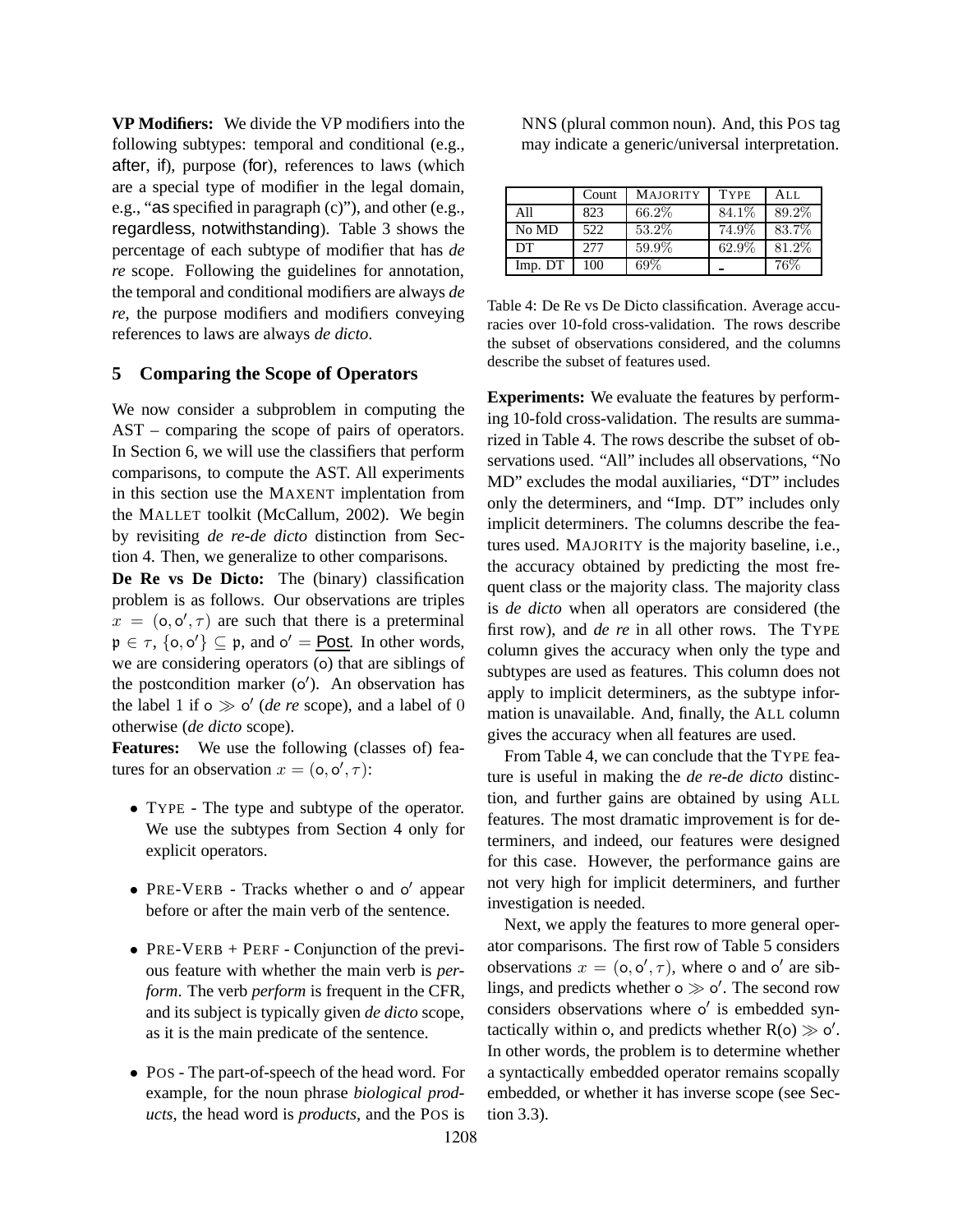|                 | Count | <b>MAJORITY</b> | <b>TYPE</b> | ALL      |
|-----------------|-------|-----------------|-------------|----------|
| <b>Siblings</b> | 2793  | 76.1\%          | 83.3%       | 87.5%    |
| Embedded        | 5081  | 95%             | 95.3%       | $96.4\%$ |

Table 5: Ordering siblings and embedded operators. Average accuracies over 10-fold cross-validation. The columns describe the subset of features used.

## **6 From Operator Comparisons to ASTs**

We now consider the problem of computing the AST given the classifiers for comparing operators. Section 6.1 describes the algorithms used. In Section 6.2, we develop metrics to evaluate the computation of ASTs. We conclude, in Section 6.3, by evaluating different algorithms using the metrics.

### **6.1 Algorithms**

We begin by discussing the intractability of the problem of ranking or ordering operators. Then, we sketch the search heuristics used.

**Intractability:** The decision version of the ranking problem is NP-complete. A similar result is established by Cohen et al. (1998) in the context of a boosting approach to ranking.

**Theorem 1.** *The following problem is NP-complete:* **Input:** *A PPT*  $\tau$ *, a preterminal*  $\mathfrak{p} \in \tau$ *, probabilities*  $P(\mathsf{o}^{\mathsf{i}} \gg \mathsf{o}^{\mathsf{j}} | \tau)$ *, and*  $c \in [0,1]$ 

**Output:** *Yes, if there is an ordering* r *such that*  $P(\mathfrak{r}(\mathfrak{p})|\tau) \geq c$ 

The proof is by reduction from ACYCLIC SUB-GRAPH (Karp, 1972) – finding a subgraph which is acyclic and has at least k edges.

**Heuristics:** To order operators, we use a beam search procedure. Each search state consists preterminal, in which the first  $i$  ranks have been assigned to operators. We then search over next states by assigning the rank  $i+1$  to one of the remaining operators. We used a beam size of  $10^4$  in our experiments. In most cases, the number of operators per preterminal is less than 7. As a result, the total number of possible orderings is typically less than 7!, and a beam size of  $10^4$  is sufficient to compute an exact ordering. In other words, due to the size restrictions, in most cases, beam search is equivalent to exact (exhaustive) search.

To handle embedded operators, we use a simple greedy heuristic. We enumerate the operators in the

initial PPT, corresponding to an in-order traversal. For each operator, we attach it to the most likely ancestor, given the attachment decisions for the previous operators. This heuristic is optimal for the case where the depth of embedding is at most 1, which is the common case.

### **6.2 Metrics**

In this section, we describe metrics used to evaluate the computation of ASTs. Let  $\tau$  be the initial PPT,  $\alpha$  the correct AST, and  $\alpha^*$  the computed AST. We define accuracy at various levels.

The simplest metric is to define accuracy at *the level of ASTs*, i.e., by computing the fraction of cases for which  $\alpha = \alpha^*$ . However, this metric is harsh, in the sense that it does not give algorithms partial credit for getting a portion of the AST correct.

The next possible metric is to define accuracy at *the level of preterminals*. Let p be a preterminal. Note that  $\tau$ ,  $\alpha$  and  $\alpha^*$  share the same set of preterminals, but may associate different operators with them. We say that p is correct in  $\alpha^*$ , if it is associated with the same set of operators as in  $\alpha$ , and for all  $\{0, 0'\} \subseteq \mathfrak{p}$ , we have  $0 \gg 0'$  w.r.t.  $\alpha^*$  iff  $\infty \gg o'$  w.r.t.  $\alpha$ . In other words, the preterminals are identical, both in terms of the set of operators and the ordering between pairs of operators. While preterminal-level accuracy gives partial credit, it is still a little harsh, in the sense that an algorithm which makes one ordering mistake at a preterminal is penalized the same as an algorithm which makes multiple mistakes.

Finally, we consider metrics to define accuracy at *the level of pairs of operators*. Let p be a preterminal. The set  $\text{Pairs}(\mathfrak{p}, \alpha)$  consists of pairs of operators  $(o, o')$  such that o and o' are both associated with  $\mathfrak{p}$  in  $\alpha$ , and  $o = o'$  or  $o \gg o'$ . The set Pairs( $\mathfrak{p}, \alpha^*$ ) is defined similarly using  $\alpha^*$  instead of  $\alpha$ . Given the sets  $\text{Pairs}(\mathfrak{p}, \alpha)$  and  $\text{Pairs}(\mathfrak{p}, \alpha^*)$ , precision, recall, and f-score are defined in the usual way. We leave the details to the reader.

### **6.3 Results**

1209

We evaluate the following algorithms:

1. No Embedding – The AST is computed purely by reordering operators within a preterminal in the PPT.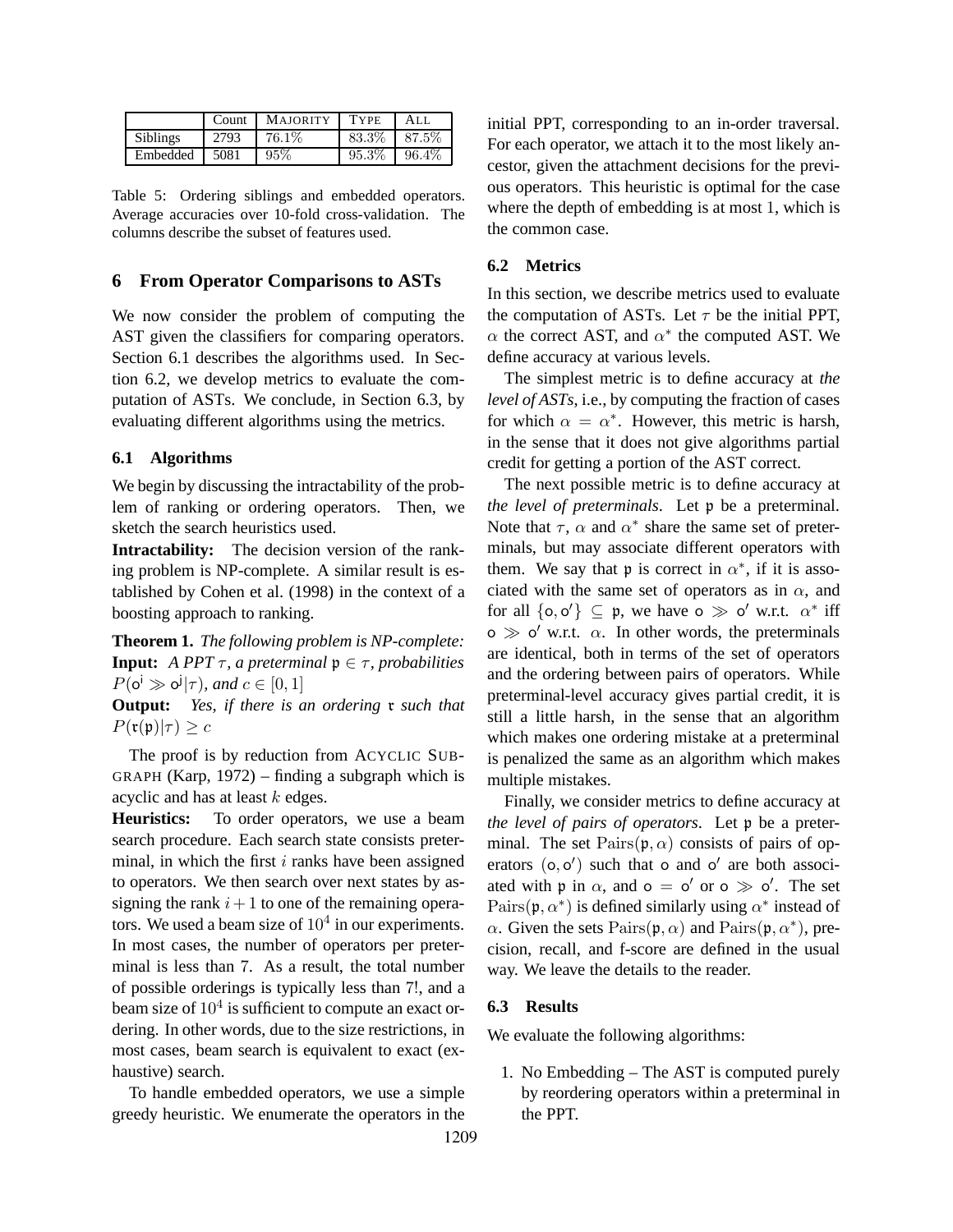- (a) SURFACE No reordering is performed, i.e., the order of operators in the AST respects the surface order
- (b) TYPE Using only type and subtype information for the operators
- (c) ALL Using all the features described in Section 5
- 2.  $ALL + The initial PPT is transformed into a$ second PPT before reordering (as described in Section 3.3). All features are used.

|             | Prec.    | Rec.  | F        | ŋ      | $\alpha$ |
|-------------|----------|-------|----------|--------|----------|
| SURF.       | 86.9%    | 82.7% | 84.6%    | 81\%   | $4.2\%$  |
| <b>TYPE</b> | $90.4\%$ | 86\%  | 88.1\%   | 83.6%  | 24.7%    |
| All         | $92\%$   | 87.6% | 89.8%    | 85.1\% | 33.5%    |
| $ALL+$      | 91.9%    | 89.4% | $90.6\%$ | 85.9%  | $36.2\%$ |

Table 6: Performance of the algorithms in computing the ASTs. Averaged over 10-fold cross-validation. 195 ASTs in total, an average of 8.6 preterminals per AST, and 1.8 operators per preterminal.

Table 6 summarizes the performance of the algorithms, under the various metrics. The accuracies are averaged over 10-fold cross-validation. A total of 195 ASTs are used. The average number of preterminals per AST is 8.6, with an average of 1.8 operators per preterminal. The best number under each metric is shown in bold-face. By adding features, we improve the precision from 86.9% to 90.4% to 92% in moving from SURFACE to TYPE to ALL. By handling embedded operators, we improve the recall from 87.6% to 89.4% in moving from ALL to ALL+. As we saw in Section 5, in 95% of the cases, the embedded operators respects syntactic scope, and as a result, we obtain only modest gains from handling embedded operators.

The reader may feel that the F-score of 90.6% is quite high given the size of our training data. This score is inflated by inclusion of reflexive pairs, of the form (o, o). Such pairs are included for the following (technical) reasons. The algorithm that handles embedded operators  $(ALL+)$  usually raises them from a single operator node (as in Figure 3) to a multi-operator node (as in Figure 5). If it makes an incorrect decision to raise an operator it takes a precision hit, at the multi-operator node (because it has some false positives). By contrast, an algorithm loses precision for failing to correctly raise, only when we encounter the single operator node.

For these reasons, it is better to consider the relative improvement in F-score over the baseline. The relative improvement of ALL+ over SURFACE in terms of F-score is 36.6%. We believe that the preterminal-level accuracy is more indicative in an absolute sense. Furthermore, when we restrict attention to those preterminals with two or more operators in the PPT, the accuracy of  $ALL+$  is 69.4%.

### **7 Related Work**

ASTs can be seen as a middle ground between two lines of research in translating sentences to logic.

At one end of the spectrum, we have methods that achieve good accuracy on restricted texts. The two main corpora that have been considered are the GEOQUERY corpus (Thompson et al., 1997) and the ATIS-3 corpus (Dahl et al., 1994). The GEO-QUERY corpus consists of queries to a geographical database. The queries were collected from students participating in a study and the average sentence length is 8 words. The ATIS corpus is collected from subjects' interaction with a database of flight information, using spoken natural language. The utterances have be transcribed, and the average sentence length is 10 words (Berant et al., 2007). Algorithms, which achieve good accuracy, have been developed to compute the logical translation for these queries (Zettlemoyer and Collins, 2005; Wong and Mooney, 2007; Zettlemoyer and Collins, 2009). The annotated sentences in the FDA CFR Section 610.40 are longer (about 30 words on average), and contain modalities which are not present in these corpora.

At the other end of the spectrum, Bos et al. (Bos et al., 2004) have developed a broad-coverage parser to translate sentences to a logic based on discourse representation theory. Here, there is no direct method to evaluate the correctness of the translation. However, indirect evaluations are possible, for example, by studying improvement in textual entailment tasks.

To summarize, there are techniques that either produce an accurate translation for sentences in a limited domain, or produce some translation for sentences in a broader range of texts. ASTs offer a middle ground in two ways. First, we focus on regula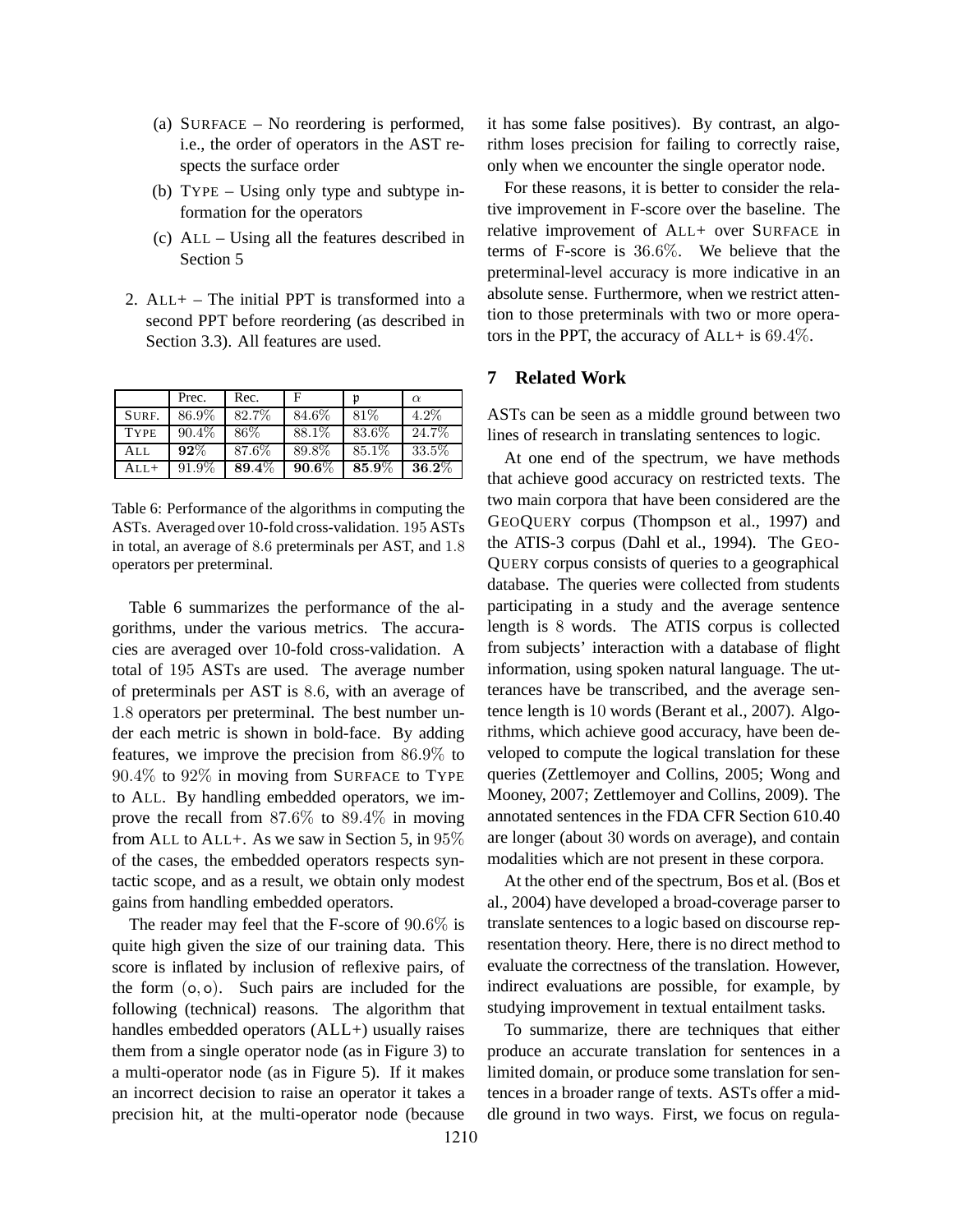tory texts which are less restricted than the database queries in the GEOQUERY and ATIS corpora, but do not exhibit anaphoric phenomenon found in genres, such as, newspaper text. In (Dinesh et al., 2007), we discuss lexical statistics that show significant differences in the distribution of anaphoric items in the CFR and Wall Street Journal (WSJ) corpora. For example, the frequency of pronouns and anaphoric discourse connectives is significantly lower in the CFR than in the WSJ. Instead, the CFR has an idiosyncratic mechanism for referring to sentences, using phrases such as "except as specified in paragraph (c) and (d)". A question of interest is whether the GEOQUERY and ATIS corpora show similar peculiarities in terms of anaphora. The second difference between our approach and others is that we do not attempt to translate all the way to logic. The level of logical form lets us obtain a direct evaluation, while leaving open the design of parts of the logic.

### **8 Conclusions**

We described experiments on a modest-sized corpus of regulatory sentences, annotated with a novel variant of logical form, called *abstract syntax trees* (ASTs). An example from the corpus was presented in Section 2 and some statistics, describing the corpus, were discussed in Section 4. In Sections 3, 5, and 6, we developed and tested algorithms to convert a processed parse tree (PPT) to an AST. The main step in this conversion was to rank or order the operators at a preterminal. We presented a probabilistic model for ranking, investigated the design of features, and developed search heuristics. The best algorithm, which uses all features and handles embedded operators, achieves an F-score of 90.6%.

An important direction for further inquiry is in the design of better features. Various types of features have been proposed for the scopal ordering of determiners. Examples include syntactic features (Ioup, 1975; Reinhart, 1983), such as position and voice, semantic features (Grimshaw, 1990; Jackendoff, 1972), such as thematic roles. More recently, Srinivasan and Yates (2009) showed how pragmatic information, for example "there are more people than cities", can be leveraged for scope disambiguation. We experimented with lexico-syntactic features in this work, and leave an investigation of semantic and pragmatic features to future work.

#### **Acknowledgements**

We thank Claire Cardie, Steve Kimbrough, Annie Louis, Fernando Pereira, Emily Pitler, Oleg Sokolsky, and the anonymous reviewers for helpful comments on earlier versions of this paper.

#### **References**

- A. Aho, R. Sethi, and J. Ullman. 1986. *Compilers: Principles, Techniques, and Tools*. Addison-Wessley.
- R. J. Anderson. 1996. A security policy model for clincial information systems. In *Proceedings of the IEEE Symposium on Security and Privacy*.
- A. Barth, A. Dutta, J. C. Mitchell, and H. Nissenbaum. 2006. Privacy and contextual integrity: Framework and applications. In *Proceedings IEEE Symposium on Security and Privacy*.
- J. Berant, Y. Gross, M. Mussel, B. Sandbank, E. Ruppin, and S. Edelman. 2007. Boosting unsupervised grammar induction by splitting complex sentences on function words. In *Proceedings of the Boston University Conference on Language Development*.
- J. Bos, S. Clark, M. Steedman, J. R. Curran, and J. Hockenmaier. 2004. Wide-coverage semantic representations from a CCG parser. In *Proceedings of COLING*.
- W. W. Cohen, R. E. Schapire, and Y. Singer. 1998. Learning to order things. *Journal of Artificial Intelligence Research*, 10:243–270.
- D. Dahl, M. Bates, M. Brown, W. Fisher, K. Hunicke-Smith, D. Pallett, C. Pao, A. Rudnicky, and E. Shriberg. 1994. Expanding the scope of the ATIS task: the ATIS-3 corpus. In *Proceedings of the ARPA HLT Workshop*.
- N. Dinesh, A. Joshi, I. Lee, and O. Sokolsky. 2007. Logic-based regulatory conformance checking. In *Proceedings of the 14th Monterey Workshop*.
- N. Dinesh, A. Joshi, I. Lee, and O. Sokolsky. 2011. Permission to speak: A logic for access control and conformance. *Journal of Logic and Algebraic Programming*, 80(1):50–74.
- N. Dinesh. 2010. *Regulatory Conformance Checking: Logic and Logical Form*. Ph.D. thesis, University of Pennsylvania.
- G. Governatori, Z. Milosevic, and S. Sadiq. 2006. Compliance checking between business processes and business contracts. In *10th International Enterprise Distributed Object Computing Conference (EDOC)*.
- J. Grimshaw. 1990. *Argument Structure*. MIT Press.